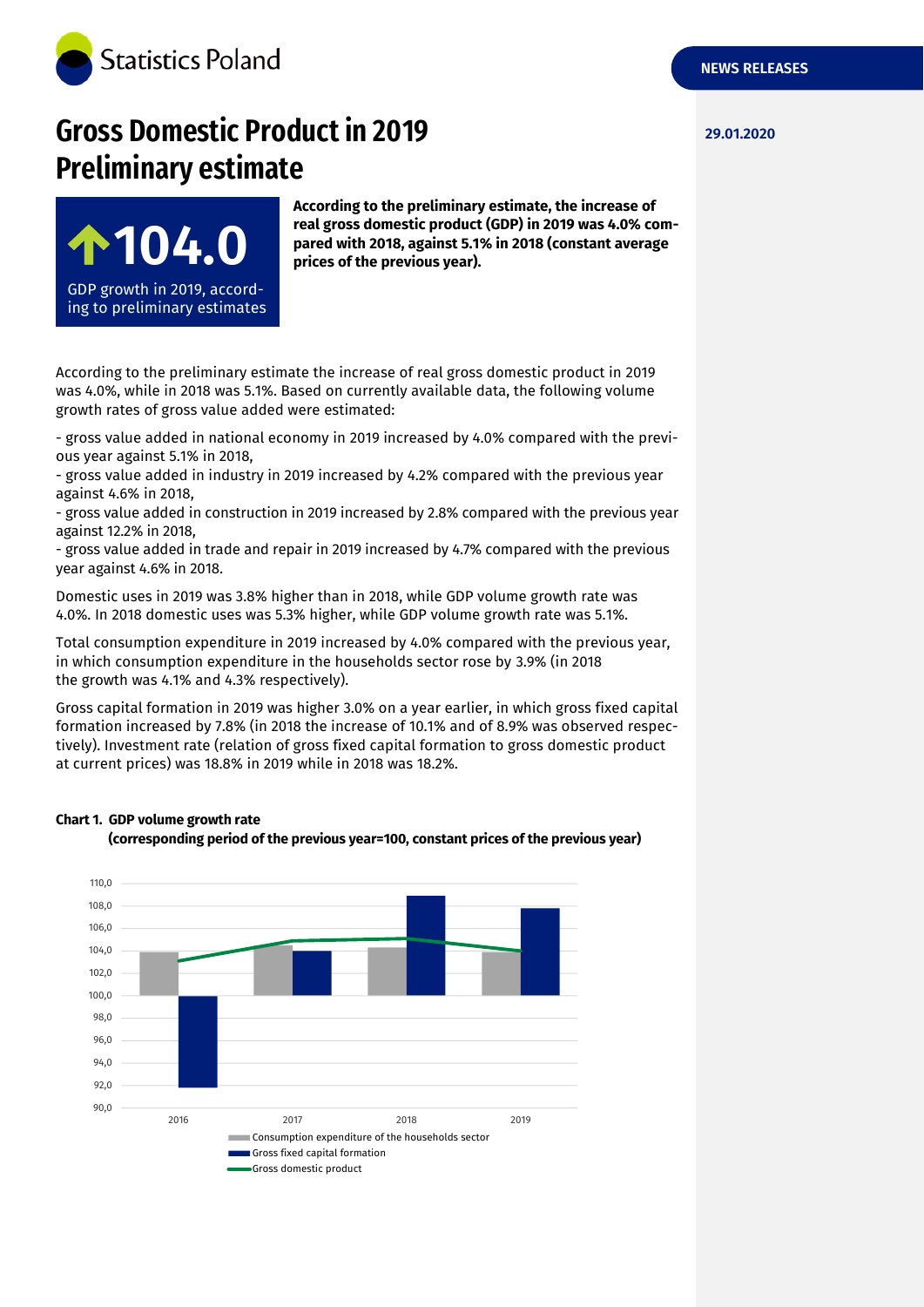## **Table 1. Volume growth rate of GDP in 2016-2019 (constant prices of the previous year)**

| <b>SPECIFICATION</b>                                | 2016  | 2017  | 2018  | 2019  |
|-----------------------------------------------------|-------|-------|-------|-------|
| <b>FINAL CONSUMPTION EXPENDITURE</b><br>in which:   | 103.5 | 104.1 | 104.1 | 104.0 |
| Consumption expenditure<br>of the households sector | 103.9 | 104.5 | 104.3 | 103.9 |
| <b>GROSS CAPITAL FORMATION</b><br>in which:         | 98.0  | 107.9 | 110.1 | 103.0 |
| Gross fixed capital formation                       | 91.8  | 104.0 | 108.9 | 107.8 |
| <b>DOMESTIC USES</b>                                | 102.3 | 104.9 | 105.3 | 103.8 |
| <b>GROSS DOMESTIC PRODUCT</b>                       | 103.1 | 104.9 | 105.1 | 104.0 |
| in which:<br><b>GROSS VALUE ADDED</b>               | 103.0 | 104.8 | 105.1 | 104.0 |
| in which:                                           |       |       |       |       |
| Industry                                            | 103.9 | 102.5 | 104.6 | 104.2 |
| Construction                                        | 91.5  | 106.8 | 112.2 | 102.8 |
| Trade; repair of motor vehicles                     | 105.0 | 105.9 | 104.6 | 104.7 |

#### **Table 2. Contribution to GDP volume growth rate (on percentage points) in 2016-2019 (constant prices of the previous year)**

| <b>SPECIFICATION</b>                                | 2016   | 2017 | 2018 | 2019 |
|-----------------------------------------------------|--------|------|------|------|
| <b>GROSS DOMESTIC PRODUCT</b>                       | 3.1    | 4.9  | 5.1  | 4.0  |
| <b>DOMESTIC USES</b>                                | 2.3    | 4.6  | 5.1  | 3,6  |
| <b>FINAL CONSUMPTION EXPENDITURE</b><br>in which:   | 2.7    | 3.1  | 3.1  | 3.0  |
| Consumption expenditure<br>of the households sector | 2.3    | 2.6  | 2.5  | 2.2  |
| <b>GROSS CAPITAL FORMATION</b>                      | $-0.4$ | 1.5  | 2.0  | 0.6  |
| in which:<br>Gross fixed capital formation          | $-1.7$ | 0.7  | 1.6  | 1.4  |
| <b>NET EXPORTS</b>                                  | 0.8    | 0.3  | 0.0  | 0.4  |
| <b>GROSS VALUE ADDED</b>                            | 2.7    | 4.2  | 4.4  | 3.4  |